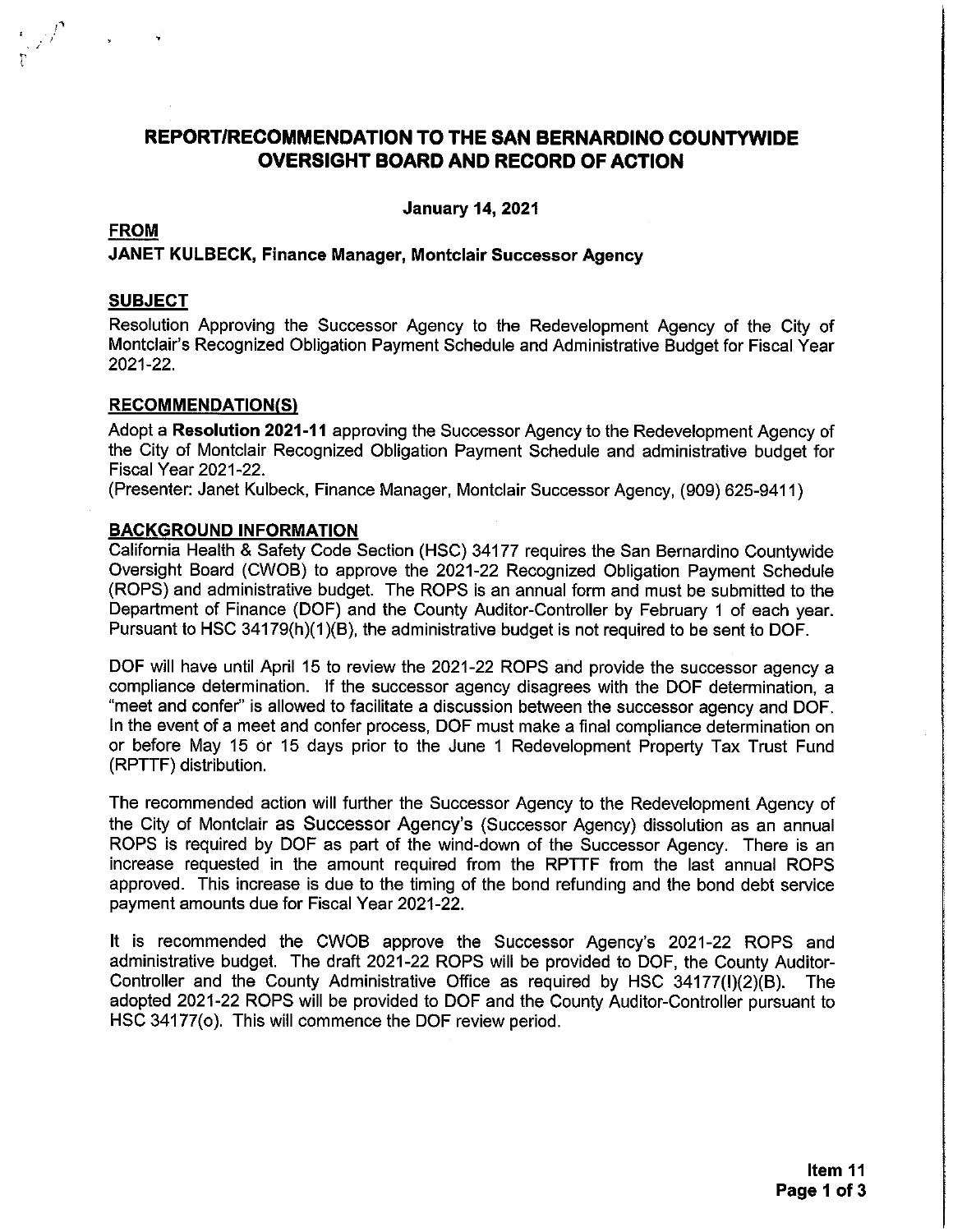Resolution Approving the Successor Agency to the Redevelopment Agency of the City of Montclair's Recognized Obligation Payment Schedule and Administrative Budget for Fiscal Year 2021-22. **January 14, 2021** 

### **ATTACHMENTS**

Attachment A - Resolution Attachment B - ROPS for Fiscal Year 2021-22 Attachment C - Administrative Budget for Fiscal Year 2021-22

## **REVIEW BY OTHERS**

This item has been reviewed by Auditor-Controller/Treasurer/Tax Collector on January 06, 2021 and San Bernardino Countywide Oversight Board Legal Counsel on January 07, 2021.

Ϋ.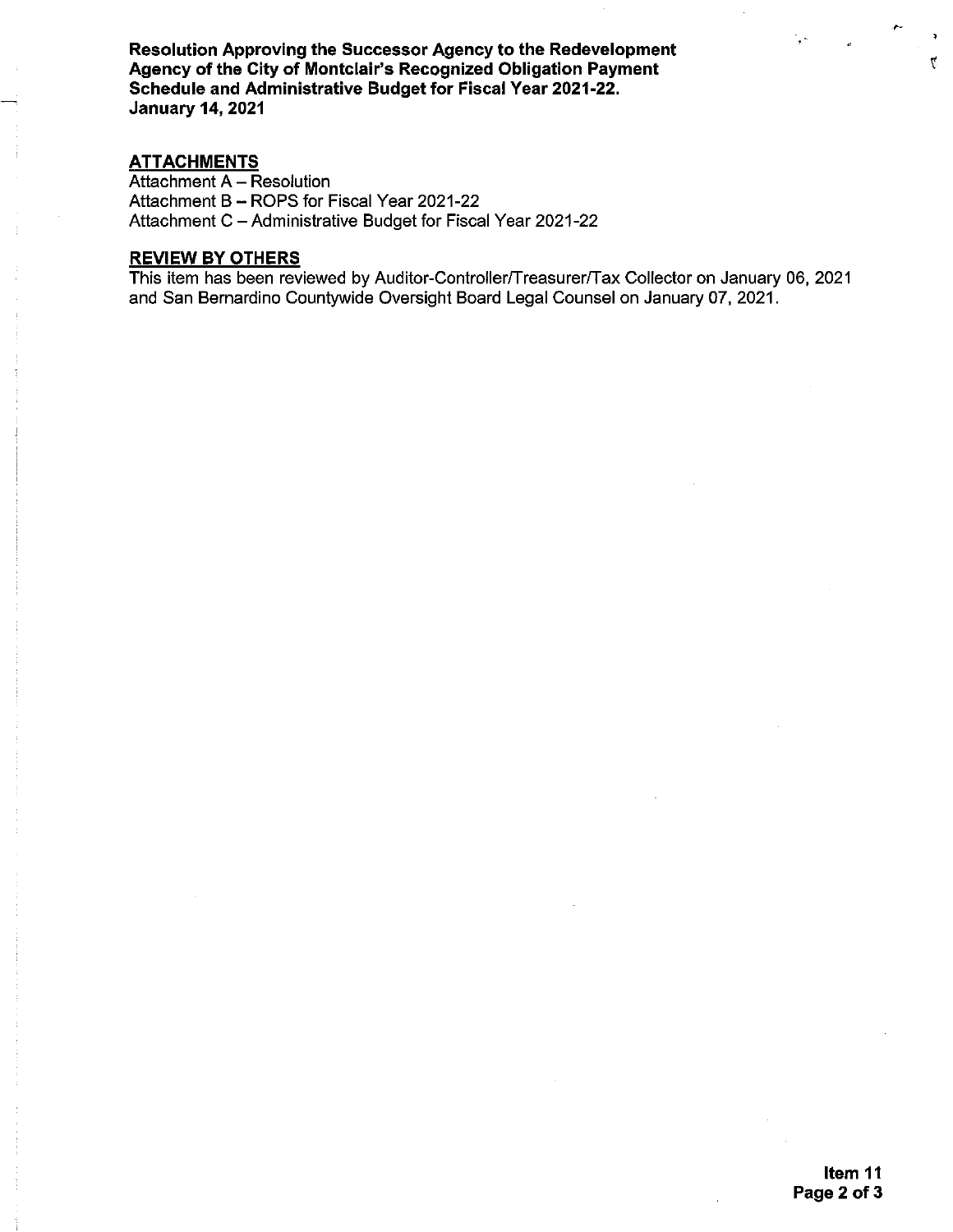Resolution Approving the Successor Agency to the Redevelopment Agency of the City of Montclair's Recognized Obligation Payment Schedule and Administrative Budget for Fiscal Year 2021-22. **January 14, 2021** 

Record of Action of the San Bernardino Countywide Oversight Board

#### **APPROVED**

Moved: Cindy Saks Seconded: Acquanetta Warren Ayes: Frederick Ang, Richard DeNava, Kenneth Miller, Cindy Saks, Lawrence Strong, Acquanetta Warren, David Wert

Lynna Monell, SECRETARY

nell BY

DATED: Usinuary 14, 2021



- **W/Resolution** CC. File - San Bernardino Countywide Oversight Board w/attach
- LA 01/19/2021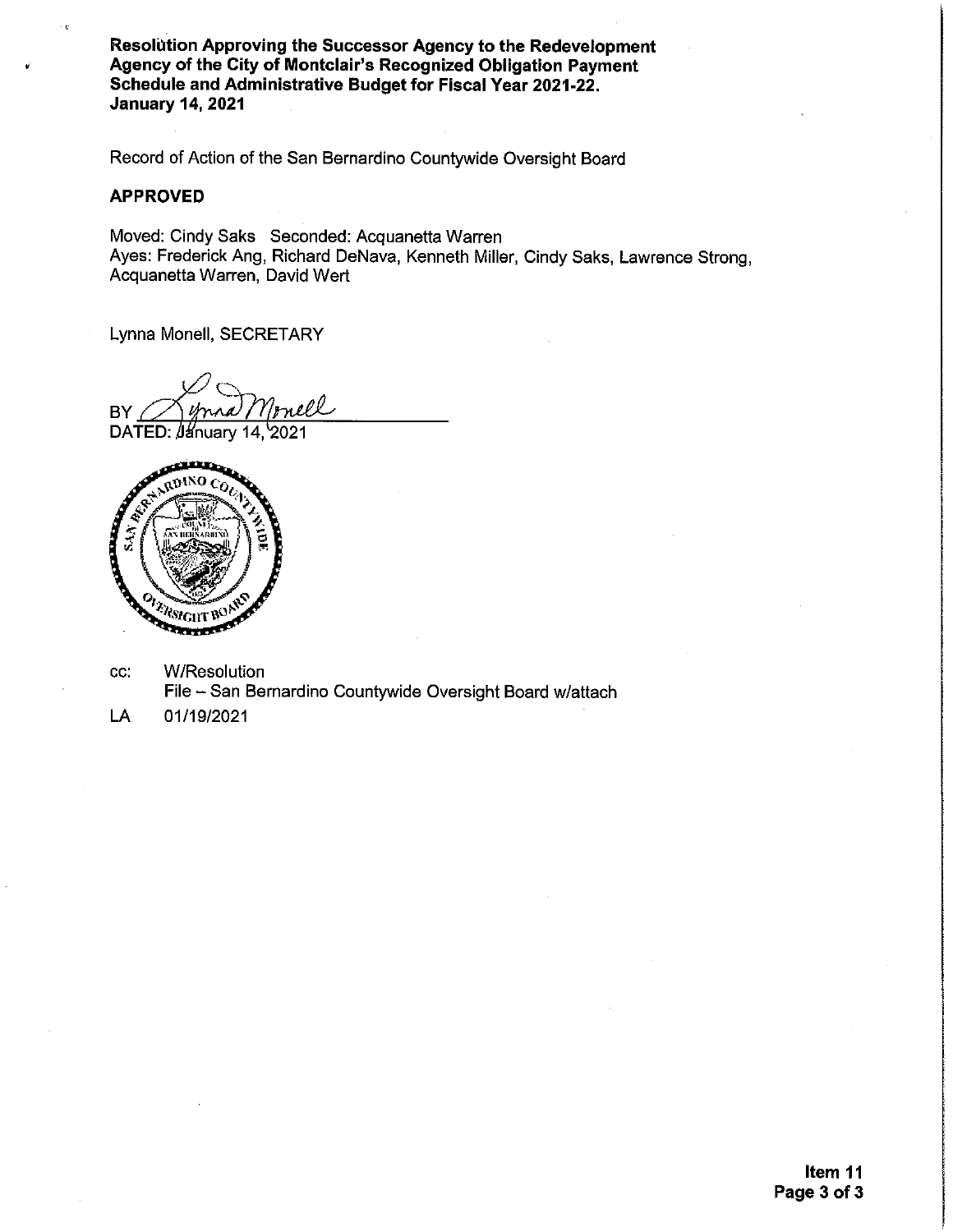#### RESOLUTION NO. 2021-11

## **RESOLUTION OF THE SAN BERNARDINO COUNTYWIDE OVERSIGHT BOARD ADOPTING THE SUCCESSOR AGENCY TO THE** REDEVELOPMENT AGENCY OF THE CITY OF MONTCLAIR'S RECOGNIZED OBLIGATION PAYMENT SCHEDULE AND **ADMINISTRATIVE BUDGET FOR FISCAL YEAR 2021-22**

On Thursday, January 14, 2021 on motion of San Bernardino Countywide Oversight Board Member Saks, duly seconded by San Bernardino Countywide Oversight Board Member Warren and carried, the following resolution is adopted by the San Bernardino Countywide Oversight Board, State of California.

WHEREAS, California Health and Safety Code Section (HSC) 34179(e) requires all action items of the San Bernardino Countywide Oversight Board be accomplished by resolution; and

WHEREAS, HSC 34177 requires the San Bernardino Countywide Oversight Board to approve the Recognized Obligation Payment Schedule (ROPS) and administrative budget; and

WHEREAS, pursuant to HSC 34177(o), the deadline for submitting the ROPS for Fiscal Year 2021-22 to the Department of Finance is February 1, 2021.

NOW, THEREFORE, the San Bernardino Countywide Oversight Board hereby resolves, determines and orders as follows:

Section 1. The foregoing recitals are true and correct.

م<br>المراجع المح

 $***$ 

Section 2. The Successor Agency to the Redevelopment Agency of the City of Montclair's ROPS and administrative budget for Fiscal Year 2021-22 in the form presented, together with such changes thereto as may be approved by the San Bernardino Countywide Oversight Board, are hereby approved.

Section 3. This resolution shall take effect from and after the date of its passage and adoption.

PASSED AND ADOPTED by the San Bernardino Countywide Oversight Board, State of California, by the following vote:

> AYES: OVERSIGHT BOARD MEMBER: Frederick Ang, Richard DeNava, Kenneth Miller, Cindy Saks, Lawrence Strong, Acquanetta Warren, David Wert

NOES: **OVERSIGHT BOARD MEMBER: None** 

**ABSENT: OVERSIGHT BOARD MEMBER: None**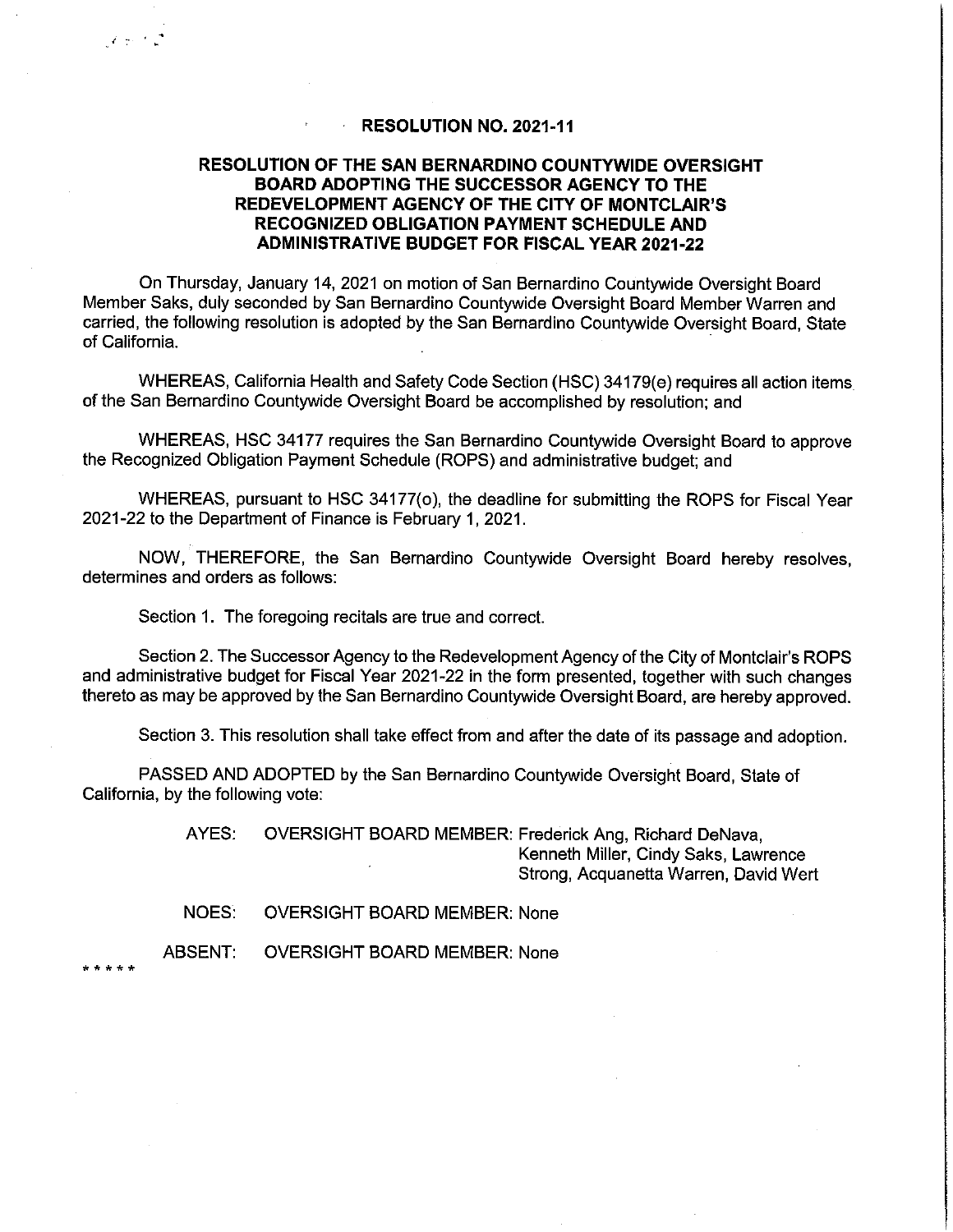## **STATE OF CALIFORNIA**

SS.

## COUNTY OF SAN BERNARDINO

I, LYNNA MONELL, Secretary to the San Bernardino Countywide Oversight Board, State of California, hereby certify the foregoing to be a full, true and correct copy of the record of the action taken by the Countywide Oversight Board, by vote of the members present, as the same appears in the Official Minutes of said Board at its meeting of January 14, 2021. #11 LA

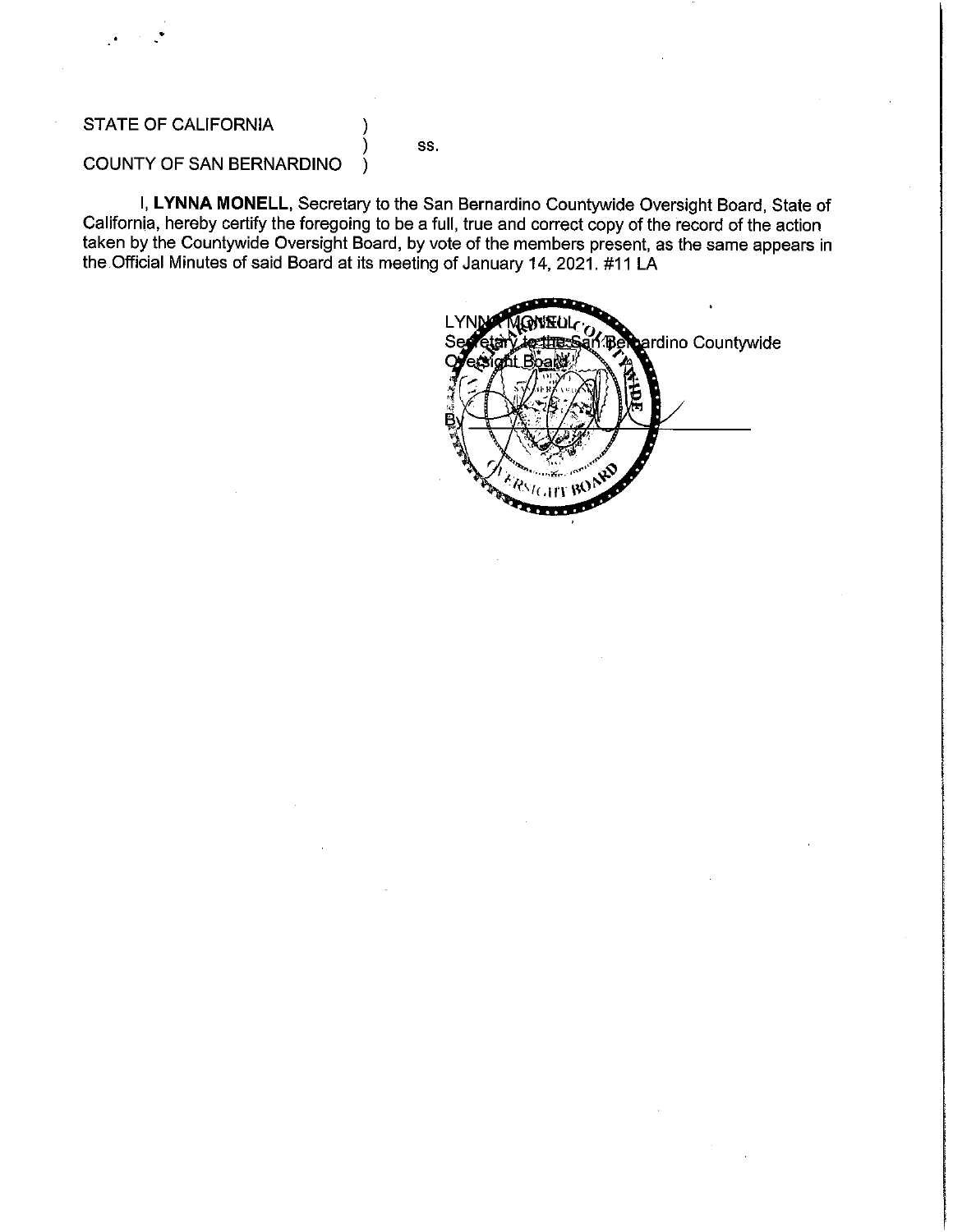# Recognized Obligation Payment Schedule (ROPS 21-22) - Summary Filed for the July 1, 2021 through June 30, 2022 Period

|              | Successor Agency:           | <b>Montclair</b>                                                           |   |                                    |                                   |   |                  |
|--------------|-----------------------------|----------------------------------------------------------------------------|---|------------------------------------|-----------------------------------|---|------------------|
| County:      |                             | San Bernardino                                                             |   |                                    |                                   |   |                  |
|              |                             | Current Period Requested Funding for Enforceable Obligations (ROPS Detail) |   | 21-22 A Total<br>(July - December) | 21-22 B Total<br>(January - June) |   | ROPS 21-22 Total |
| $\mathsf{A}$ |                             | Enforceable Obligations Funded as Follows (B+C+D):                         | 5 | $1,307,350$ \$                     |                                   |   | 1,307,350        |
| B            | <b>Bond Proceeds</b>        |                                                                            |   |                                    |                                   |   |                  |
| C.           | Reserve Balance             |                                                                            |   | 1,305,064                          |                                   |   | 1,305,064        |
| D            | <b>Other Funds</b>          |                                                                            |   | 2,286                              |                                   |   | 2,286            |
| Е            |                             | Redevelopment Property Tax Trust Fund (RPTTF) (F+G):                       |   | 626,806                            | 2,648,963                         | ж | 3,275,769        |
| Е            | <b>RPTTF</b>                |                                                                            |   | 591,275                            | 2,611,146                         |   | 3,202,421        |
| G            | <b>Administrative RPTTF</b> |                                                                            |   | 35,531                             | 37.817                            |   | 73,348           |
| H            |                             | <b>Current Period Enforceable Obligations (A+E):</b>                       |   | 1,934,156 \$                       | 2,648,963 \$                      |   | 4,583,119        |

Certification of Oversight Board Chairman:<br>Pursuant to Section 34177 (o) of the Health and Safety Code, I<br>hereby certify that the above is a true and accurate Recognized<br>Obligation Payment Schedule for the above named succ agency.

| David Wert | Chairman  |  |
|------------|-----------|--|
| Name       | Title     |  |
|            |           |  |
|            | 1/14/2021 |  |
| Signature  | Date      |  |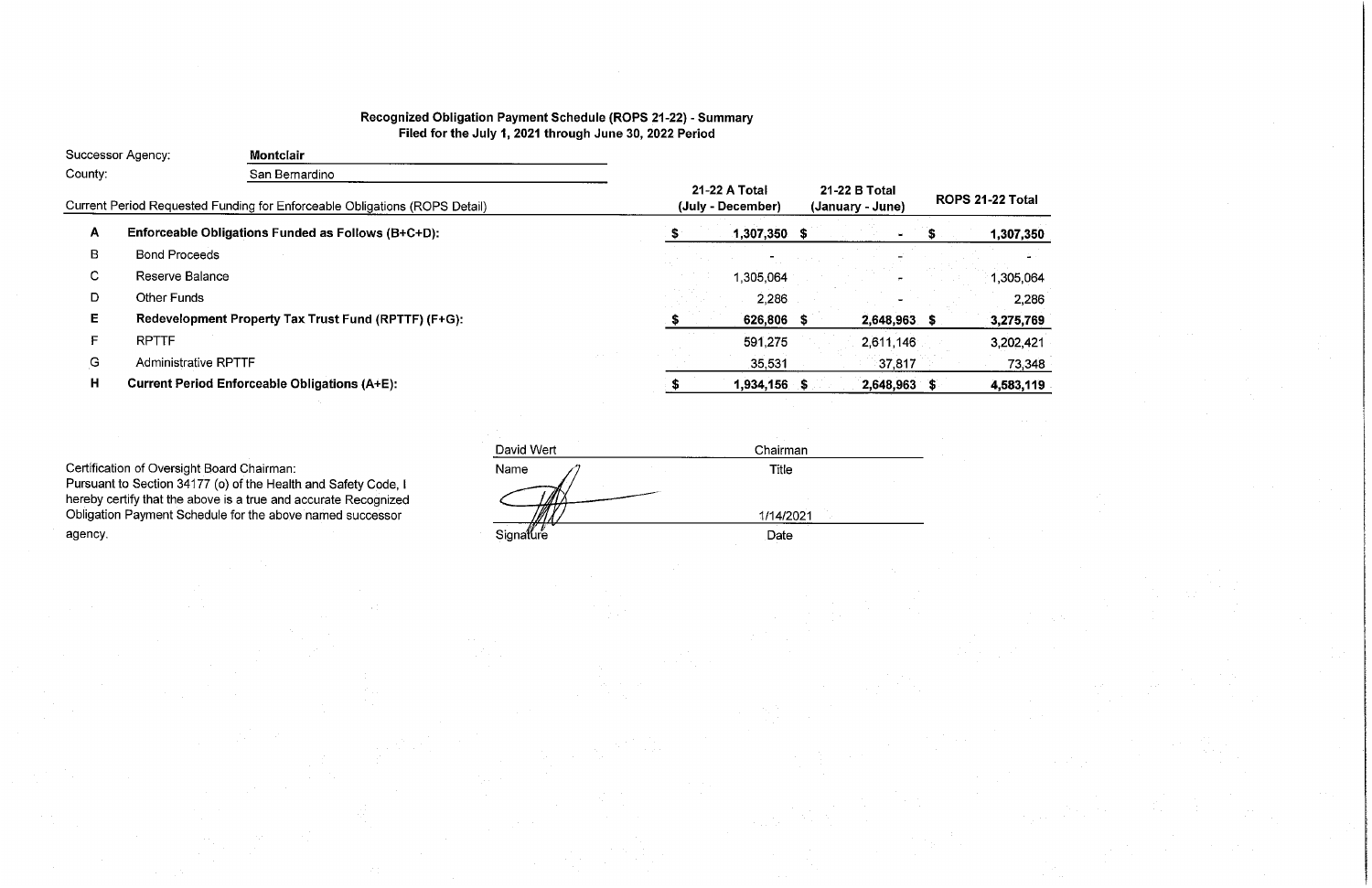|                                             |                                                         |                        |                                             |                                               |                                     |                                                                     |                                            |                        |                | July 1,2021 through June 30, 2022<br>(Report Amounts in Whole Dollars) | Montclair Recognized Obligation Payment Schedule (ROPS 21-22) - ROPS Detail |                           |              |                    |                                                                  |                                      |                          |                             |                                                  |
|---------------------------------------------|---------------------------------------------------------|------------------------|---------------------------------------------|-----------------------------------------------|-------------------------------------|---------------------------------------------------------------------|--------------------------------------------|------------------------|----------------|------------------------------------------------------------------------|-----------------------------------------------------------------------------|---------------------------|--------------|--------------------|------------------------------------------------------------------|--------------------------------------|--------------------------|-----------------------------|--------------------------------------------------|
| <b>A</b>                                    |                                                         |                        |                                             |                                               |                                     |                                                                     |                                            |                        |                |                                                                        |                                                                             |                           |              |                    |                                                                  |                                      |                          |                             |                                                  |
|                                             |                                                         |                        |                                             |                                               |                                     |                                                                     |                                            | Total                  |                |                                                                        |                                                                             | 21-22 A (July - December) |              |                    |                                                                  |                                      | 21-22 B (January - June) |                             |                                                  |
| Item $#$                                    | <b>Project Name/Debt Obligation</b>                     | <b>Obligation Type</b> | Contract/Agreement<br><b>Execution Date</b> | Contract/Agreement<br><b>Termination Date</b> | Payee                               | <b>Description/Project Scope</b>                                    | Project Area                               | Outstanding<br>Debt or | Retired        | <b>ROPS 21-22</b><br><b>Total</b>                                      |                                                                             | <b>Fund Sources</b>       |              |                    | 21-22 A<br><b>Total</b>                                          |                                      | <b>Fund Sources</b>      |                             | 21-22 B<br><b>Total</b>                          |
|                                             |                                                         |                        |                                             |                                               |                                     |                                                                     |                                            | Obligation             |                |                                                                        | Bond Proceeds   Reserve Balance                                             | <b>Other Funds</b>        | <b>RPTTF</b> | <b>Admin RPTTF</b> |                                                                  | Bond Proceeds   Reserve Balance      | <b>Other Funds</b>       | <b>RPTTF</b><br>Admin RPTTF |                                                  |
|                                             | 43 Administrative Cost Reimbursement                    | Admin Costs            | 7/1/2021                                    | 6/30/2022                                     | City of Montclair                   | Admnistrative Reimbursement                                         | All Areas                                  | \$39,805,869           |                | $4,583,119$ \$                                                         | $\frac{1}{5}$ 1,305,064 \ \ \$<br>$\sim 100$ m $^{-1}$                      |                           | 591,275      |                    | 1,934,156                                                        | $\sim$ $  -$<br><b>Service</b> State | <b>Contract Contract</b> | 2,611,146<br>$37,817$ \ \$  | 2,648,963                                        |
| Agreement                                   |                                                         |                        |                                             |                                               |                                     | Agreement No. 12-49                                                 |                                            | 75,634                 |                | 75,634                                                                 |                                                                             | 2,286                     |              | $35,531$ \$        | 37,817                                                           |                                      |                          | $37,817$ \$                 | 37,817                                           |
| 46 Bond Indenture Reporting<br>Requirements |                                                         | Fees                   | 7/1/2021                                    | 6/30/2022                                     | Van Lant & Fankhanel<br><b>CPAs</b> | <b>Bond Continuing Disclosure Bond</b><br>Fund Financial Audit      | All But Areas 2 and<br><b>Mission Blvd</b> | 8,000                  | $\overline{N}$ | 8,000                                                                  |                                                                             |                           |              |                    | $\sim$ $ \sim$                                                   |                                      |                          | 8,000                       | 8,000                                            |
| 55 Contract for Bond Trustee Service        |                                                         | Fees                   | 12/19/2019                                  | 6/30/2036                                     | U.S. Bank                           | Annual Bond Trustee Fees/Costs                                      | All But Areas 2 and                        |                        |                |                                                                        |                                                                             |                           |              |                    |                                                                  |                                      |                          |                             |                                                  |
| 56 Contract for Bond Services               |                                                         | Fees                   | 12/19/2019                                  | 6/30/2036                                     | <b>Bondlogistix LLC</b>             | Bond Arbitrage Rebate Calculation   All But Areas 2 and             | <b>Mission Blvd</b>                        | 4,000                  |                | 4,000                                                                  |                                                                             |                           | 2,000        |                    | 2,000                                                            |                                      |                          | 2,000                       | 2,000                                            |
| 57 Continuing Disclosure Services           |                                                         | Fees                   | 12/19/2019                                  | 6/30/2036                                     | <b>Bondlogistix LLC</b>             | Services<br>Bond Continuing Disclosure Services All But Areas 2 and | <b>Mission Blvd</b>                        | 3,000                  |                | 3,000                                                                  |                                                                             |                           |              |                    | $\sim$ $ \sim$                                                   |                                      |                          | 3,000                       | 3,000                                            |
|                                             |                                                         |                        |                                             |                                               |                                     |                                                                     | Mission Blvd                               | 7,000                  |                | 7,000                                                                  |                                                                             |                           |              |                    | $\sim$ $\sim$                                                    |                                      |                          | 7,000                       | 7,000                                            |
| Series A                                    | 58 2019 Tax Allocation Refunding Bonds, Refunding Bonds |                        | 12/19/2019                                  | 10/1/2035                                     | U.S. Bank                           | Refunding of Prior Tax Allocation<br>Bonds                          | All But Areas 2 and<br>Mission Blvd        | 24,038,375             | N              | 3,224,175                                                              | 1,305,064                                                                   |                           | 125,361      |                    | 1,430,425                                                        |                                      |                          | 1,793,750                   | \$ 1,793,750                                     |
|                                             | 59 2019 Tax Allocation Refunding Bonds, Refunding Bonds |                        | 12/19/2019                                  | 10/1/2035                                     | U.S. Bank                           | Refunding of Prior Tax Allocation                                   | All But Areas 2 and                        | 15,669,860             |                | 1,261,310                                                              |                                                                             |                           | 463,914      |                    | 463,914                                                          |                                      |                          | 797,396                     | 797,396                                          |
| Series B                                    |                                                         |                        |                                             |                                               |                                     | Bonds                                                               | Mission Blvd                               |                        |                | $\sim$                                                                 |                                                                             |                           |              |                    | $\sim 100$ m $^{-1}$                                             |                                      |                          |                             | $\sim$ 100 $\pm$                                 |
|                                             |                                                         |                        |                                             |                                               |                                     |                                                                     |                                            |                        |                | $\sim 100$ m $^{-1}$                                                   |                                                                             |                           |              |                    | $\sim 100$                                                       |                                      |                          |                             | <b>State State</b>                               |
|                                             |                                                         |                        |                                             |                                               |                                     |                                                                     |                                            |                        |                | $\sim$ $-$<br><b>Contract</b>                                          |                                                                             |                           |              |                    | $\sim 100$<br>$\sim$ 100 $\sim$                                  |                                      |                          |                             | $\sim 100$ m $^{-1}$<br><b>Contract Contract</b> |
|                                             |                                                         |                        |                                             |                                               |                                     |                                                                     |                                            |                        |                | $\sim$                                                                 |                                                                             |                           |              |                    | $\sim$ $-$                                                       |                                      |                          |                             |                                                  |
|                                             |                                                         |                        |                                             |                                               |                                     |                                                                     |                                            |                        |                | <b>Contract</b><br>$\sim$ $\sim$                                       |                                                                             |                           |              |                    | $\sim$ 100 $\sim$<br>$\sim 100$                                  |                                      |                          |                             | <b>State State</b><br><b>Contract Contract</b>   |
|                                             |                                                         |                        |                                             |                                               |                                     |                                                                     |                                            |                        |                | $\sim$ $-$                                                             |                                                                             |                           |              |                    | $\sim$ 100 $\sim$                                                |                                      |                          |                             | <b>Service State</b>                             |
|                                             |                                                         |                        |                                             |                                               |                                     |                                                                     |                                            |                        |                |                                                                        |                                                                             |                           |              |                    | $\sim 100$                                                       |                                      |                          |                             | $\sim$ 100 $\pm$                                 |
|                                             |                                                         |                        |                                             |                                               |                                     |                                                                     |                                            |                        |                |                                                                        |                                                                             |                           |              |                    | $\sim$ 100 $\sim$                                                |                                      |                          |                             |                                                  |
|                                             |                                                         |                        |                                             |                                               |                                     |                                                                     |                                            |                        |                | $\sim$ $-$<br>$\sim$ $-$                                               |                                                                             |                           |              |                    | <b>State State</b><br>$\sim 100$ m $^{-1}$                       |                                      |                          |                             |                                                  |
|                                             |                                                         |                        |                                             |                                               |                                     |                                                                     |                                            |                        |                | $\sim$ $-$                                                             |                                                                             |                           |              |                    | $\sim 100$ km s $^{-1}$                                          |                                      |                          |                             |                                                  |
|                                             |                                                         |                        |                                             |                                               |                                     |                                                                     |                                            |                        |                | $\sim$ $-$                                                             |                                                                             |                           |              |                    | $\sim 100$ m $^{-1}$<br>$\sim$ 100 $\pm$ 100 $\pm$               |                                      |                          |                             |                                                  |
|                                             |                                                         |                        |                                             |                                               |                                     |                                                                     |                                            |                        |                | $\sim$ 100 $-$ 100 $-$<br><b>Service</b>                               |                                                                             |                           |              |                    | <b>State State</b>                                               |                                      |                          |                             |                                                  |
|                                             |                                                         |                        |                                             |                                               |                                     |                                                                     |                                            |                        |                | <b>Contract Contract</b>                                               |                                                                             |                           |              |                    | <b>Service Contract Contract</b>                                 |                                      |                          |                             |                                                  |
|                                             |                                                         |                        |                                             |                                               |                                     |                                                                     |                                            |                        |                | $\sim$ $-$<br><b>Contract Contract</b>                                 |                                                                             |                           |              |                    | <b>Contract Contract</b><br><b>Service State</b>                 |                                      |                          |                             |                                                  |
|                                             |                                                         |                        |                                             |                                               |                                     |                                                                     |                                            |                        |                | $\sim$ $\sim$                                                          |                                                                             |                           |              |                    | $\sim 100$ m $^{-1}$                                             |                                      |                          |                             |                                                  |
|                                             |                                                         |                        |                                             |                                               |                                     |                                                                     |                                            |                        |                | <b>Contract Contract</b><br>$\sim$ $-$                                 |                                                                             |                           |              |                    | <b>Contract Contract</b><br>$\sim 100$ m $^{-1}$                 |                                      |                          |                             |                                                  |
|                                             |                                                         |                        |                                             |                                               |                                     |                                                                     |                                            |                        |                | $\sim$ $-$                                                             |                                                                             |                           |              |                    | <b>State State</b>                                               |                                      |                          |                             |                                                  |
|                                             |                                                         |                        |                                             |                                               |                                     |                                                                     |                                            |                        |                | $\sim$ $\sim$<br>$\sim$ $-$                                            |                                                                             |                           |              |                    | $\sim 100$ m $^{-1}$<br>$\sim 100$ km s $^{-1}$                  |                                      |                          |                             |                                                  |
|                                             |                                                         |                        |                                             |                                               |                                     |                                                                     |                                            |                        |                | $\sim$ $-$                                                             |                                                                             |                           |              |                    | $\sim 100$ m $^{-1}$                                             |                                      |                          |                             |                                                  |
|                                             |                                                         |                        |                                             |                                               |                                     |                                                                     |                                            |                        |                | $\sim 100$ km s $^{-1}$<br>$\sim$ $\sim$ $\sim$                        |                                                                             |                           |              |                    | $\sim 100$ m $^{-1}$<br>$\sim 100$ m $^{-1}$                     |                                      |                          |                             |                                                  |
|                                             |                                                         |                        |                                             |                                               |                                     |                                                                     |                                            |                        |                | <b>Contract Contract</b>                                               |                                                                             |                           |              |                    | <b>State State</b>                                               |                                      |                          |                             |                                                  |
|                                             |                                                         |                        |                                             |                                               |                                     |                                                                     |                                            |                        |                | <b>Service</b><br><b>Contract Contract</b>                             |                                                                             |                           |              |                    | <b>State State</b><br><b>Contract Contract</b>                   |                                      |                          |                             |                                                  |
|                                             |                                                         |                        |                                             |                                               |                                     |                                                                     |                                            |                        |                | $\sim$ $\sim$                                                          |                                                                             |                           |              |                    | <b>Service</b> State                                             |                                      |                          |                             |                                                  |
|                                             |                                                         |                        |                                             |                                               |                                     |                                                                     |                                            |                        |                | <b>Contract Contract</b>                                               |                                                                             |                           |              |                    | <b>Service State</b>                                             |                                      |                          |                             |                                                  |
|                                             |                                                         |                        |                                             |                                               |                                     |                                                                     |                                            |                        |                | $\sim$ $-$<br><b>Contract Contract</b>                                 |                                                                             |                           |              |                    | $\sim 100$ m $^{-1}$<br><b>State State</b>                       |                                      |                          |                             |                                                  |
|                                             |                                                         |                        |                                             |                                               |                                     |                                                                     |                                            |                        |                | $\sim$ $\sim$                                                          |                                                                             |                           |              |                    | $\sim 100$ m $^{-1}$                                             |                                      |                          |                             |                                                  |
|                                             |                                                         |                        |                                             |                                               |                                     |                                                                     |                                            |                        |                | $\sim$ $-$<br>$\sim$ $\sim$                                            |                                                                             |                           |              |                    | <b>Service</b> State<br>$\sim 100$ m $^{-1}$                     |                                      |                          |                             |                                                  |
|                                             |                                                         |                        |                                             |                                               |                                     |                                                                     |                                            |                        |                | <b>Contract Contract</b>                                               |                                                                             |                           |              |                    | $\sim 100$ m $^{-1}$                                             |                                      |                          |                             |                                                  |
|                                             |                                                         |                        |                                             |                                               |                                     |                                                                     |                                            |                        |                | $\sim$ $\sim$<br>$\sim 100$ km s $^{-1}$                               |                                                                             |                           |              |                    | $\sim 100$ m $^{-1}$<br>$\sim 100$ km s $^{-1}$                  |                                      |                          |                             |                                                  |
|                                             |                                                         |                        |                                             |                                               |                                     |                                                                     |                                            |                        |                |                                                                        |                                                                             |                           |              |                    |                                                                  |                                      |                          |                             |                                                  |
|                                             |                                                         |                        |                                             |                                               |                                     |                                                                     |                                            |                        |                | $\sim$ $\sim$                                                          |                                                                             |                           |              |                    | <b>Service</b><br><b>Service</b> State                           |                                      |                          |                             |                                                  |
|                                             |                                                         |                        |                                             |                                               |                                     |                                                                     |                                            |                        |                | <b>Contract Contract</b>                                               |                                                                             |                           |              |                    | <b>Service Contracts</b>                                         |                                      |                          |                             |                                                  |
|                                             |                                                         |                        |                                             |                                               |                                     |                                                                     |                                            |                        |                | $\sim$ $-$<br>$\sim$ $-$                                               |                                                                             |                           |              |                    | $\sim 100$ m $^{-1}$<br>$\sim 100$ km s $^{-1}$                  |                                      |                          |                             | $\sim$ $-$<br>$\sim 100$ m $^{-1}$               |
|                                             |                                                         |                        |                                             |                                               |                                     |                                                                     |                                            |                        |                | $\sim$ $\sim$                                                          |                                                                             |                           |              |                    | <b>State State</b>                                               |                                      |                          |                             |                                                  |
|                                             |                                                         |                        |                                             |                                               |                                     |                                                                     |                                            |                        |                | $\sim$ $-$                                                             |                                                                             |                           |              |                    | $\sim 100$ km s $^{-1}$<br><b>State State</b>                    |                                      |                          |                             | $\sim$ 100 $\pm$<br><b>Contract</b>              |
|                                             |                                                         |                        |                                             |                                               |                                     |                                                                     |                                            |                        |                | $\sim$ $\sim$<br><b>Contract Contract</b>                              |                                                                             |                           |              |                    | <b>Service State</b>                                             |                                      |                          |                             |                                                  |
|                                             |                                                         |                        |                                             |                                               |                                     |                                                                     |                                            |                        |                | <b>Service</b>                                                         |                                                                             |                           |              |                    | <b>Service</b> State                                             |                                      |                          |                             |                                                  |
|                                             |                                                         |                        |                                             |                                               |                                     |                                                                     |                                            |                        |                | <b>Contract Contract</b><br>$\sim$ $\sim$                              |                                                                             |                           |              |                    | <b><i>Committee Committee States</i></b><br>$\sim 100$ m $^{-1}$ |                                      |                          |                             | $\sim 100$ m $^{-1}$                             |
|                                             |                                                         |                        |                                             |                                               |                                     |                                                                     |                                            |                        |                | <b>Contract Contract State</b>                                         |                                                                             |                           |              |                    | <b>Service Contract</b>                                          |                                      |                          |                             |                                                  |
|                                             |                                                         |                        |                                             |                                               |                                     |                                                                     |                                            |                        |                | $\sim$ $\sim$<br>$\sim$ $\sim$                                         |                                                                             |                           |              |                    | <b>Service</b> State<br><b>Contract Contract Contract</b>        |                                      |                          |                             | <b>Service</b>                                   |
|                                             |                                                         |                        |                                             |                                               |                                     |                                                                     |                                            |                        |                | $\sim$ $\sim$                                                          |                                                                             |                           |              |                    | $\sim 100$ m $^{-1}$                                             |                                      |                          |                             | $\sim 100$ m $^{-1}$                             |
|                                             |                                                         |                        |                                             |                                               |                                     |                                                                     |                                            |                        |                | $\sim$                                                                 |                                                                             |                           |              |                    | $\sim 100$ m $^{-1}$                                             |                                      |                          |                             | <b>Contract Contract</b>                         |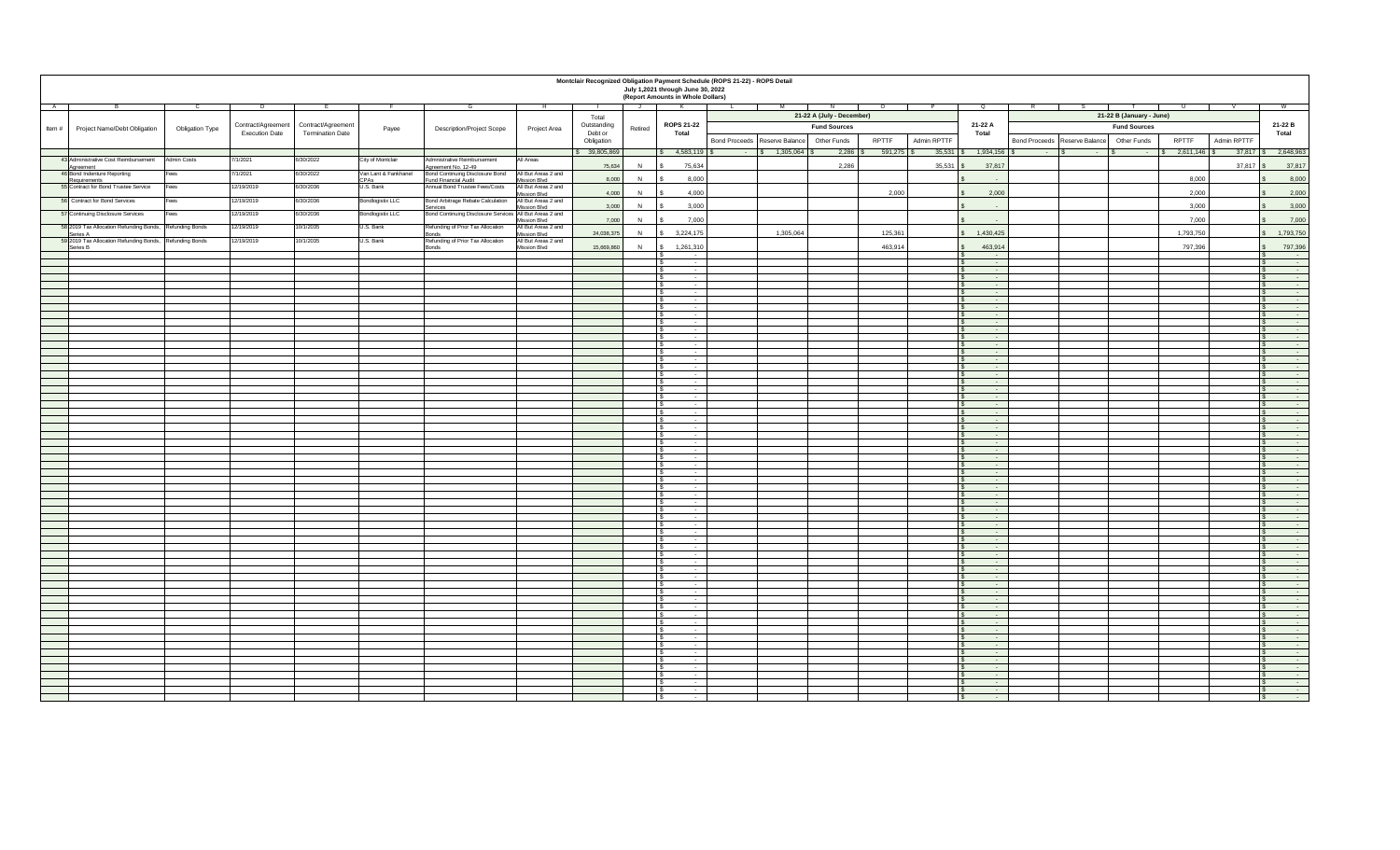## **Montclair Recognized Obligation Payment Schedule (ROPS 21-22) - Report of Cash Balances July 1, 2018 through June 30, 2019 (Report Amounts in Whole Dollars)**

|   | B                                                                                                                                                             | $\mathbf c$                           | D                                    | E                                                                            | F.                                 | G                         | H                                                                                                                         |
|---|---------------------------------------------------------------------------------------------------------------------------------------------------------------|---------------------------------------|--------------------------------------|------------------------------------------------------------------------------|------------------------------------|---------------------------|---------------------------------------------------------------------------------------------------------------------------|
|   |                                                                                                                                                               |                                       |                                      | <b>Fund Sources</b>                                                          |                                    |                           |                                                                                                                           |
|   |                                                                                                                                                               |                                       | <b>Bond Proceeds</b>                 | <b>Reserve Balance</b>                                                       | <b>Other Funds</b>                 | <b>RPTTF</b>              |                                                                                                                           |
|   | ROPS 18-19 Cash Balances<br>$(07/01/18 - 06/30/19)$                                                                                                           | Bonds issued on or<br>before 12/31/10 | Bonds issued on or<br>after 01/01/11 | Prior ROPS RPTTF<br>and Reserve<br>Balances retained for<br>future period(s) | Rent,<br>Grants,<br>Interest, etc. | Non-Admin<br>and<br>Admin | <b>Comments</b>                                                                                                           |
|   |                                                                                                                                                               |                                       |                                      |                                                                              |                                    |                           |                                                                                                                           |
|   | Beginning Available Cash Balance (Actual 07/01/18)<br>RPTTF amount should exclude "A" period distribution amount                                              |                                       |                                      |                                                                              |                                    | 9,224                     | Amounts agree with Cash Balances Reported on<br><b>ROPS 20-21</b>                                                         |
|   | 2  Revenue/Income (Actual 06/30/19)<br>RPTTF amount should tie to the ROPS 18-19 total distribution<br>from the County Auditor-Controller                     |                                       |                                      | 1,650,961                                                                    | 1,102,194                          | 4,055,602 2019            | Column G - ROPS Payments of \$3,913,102<br>received January 2019, \$125,516 received June                                 |
|   | 3 Expenditures for ROPS 18-19 Enforceable Obligations<br>(Actual 06/30/19)                                                                                    |                                       |                                      | 1,650,961                                                                    | 1,102,194                          |                           | Column G - FY 2018-19 PPA Expenditures and the<br>opening balance which was taken by DOF in last<br>4,057,251 ROPS review |
| 4 | Retention of Available Cash Balance (Actual 06/30/19)<br>RPTTF amount retained should only include the amounts<br>distributed as reserve for future period(s) |                                       |                                      |                                                                              |                                    |                           |                                                                                                                           |
|   | 5 ROPS 18-19 RPTTF Prior Period Adjustment<br>RPTTF amount should tie to the Agency's ROPS 18-19 PPA<br>form submitted to the CAC                             |                                       |                                      | No entry required                                                            |                                    |                           |                                                                                                                           |
|   | 6   Ending Actual Available Cash Balance (06/30/19)<br>C to F = $(1 + 2 - 3 - 4)$ , G = $(1 + 2 - 3 - 4 - 5)$                                                 |                                       | $0$   \$                             | $0$   \$<br>$0$   \$                                                         |                                    | 7,575<br>$0$   \$         |                                                                                                                           |